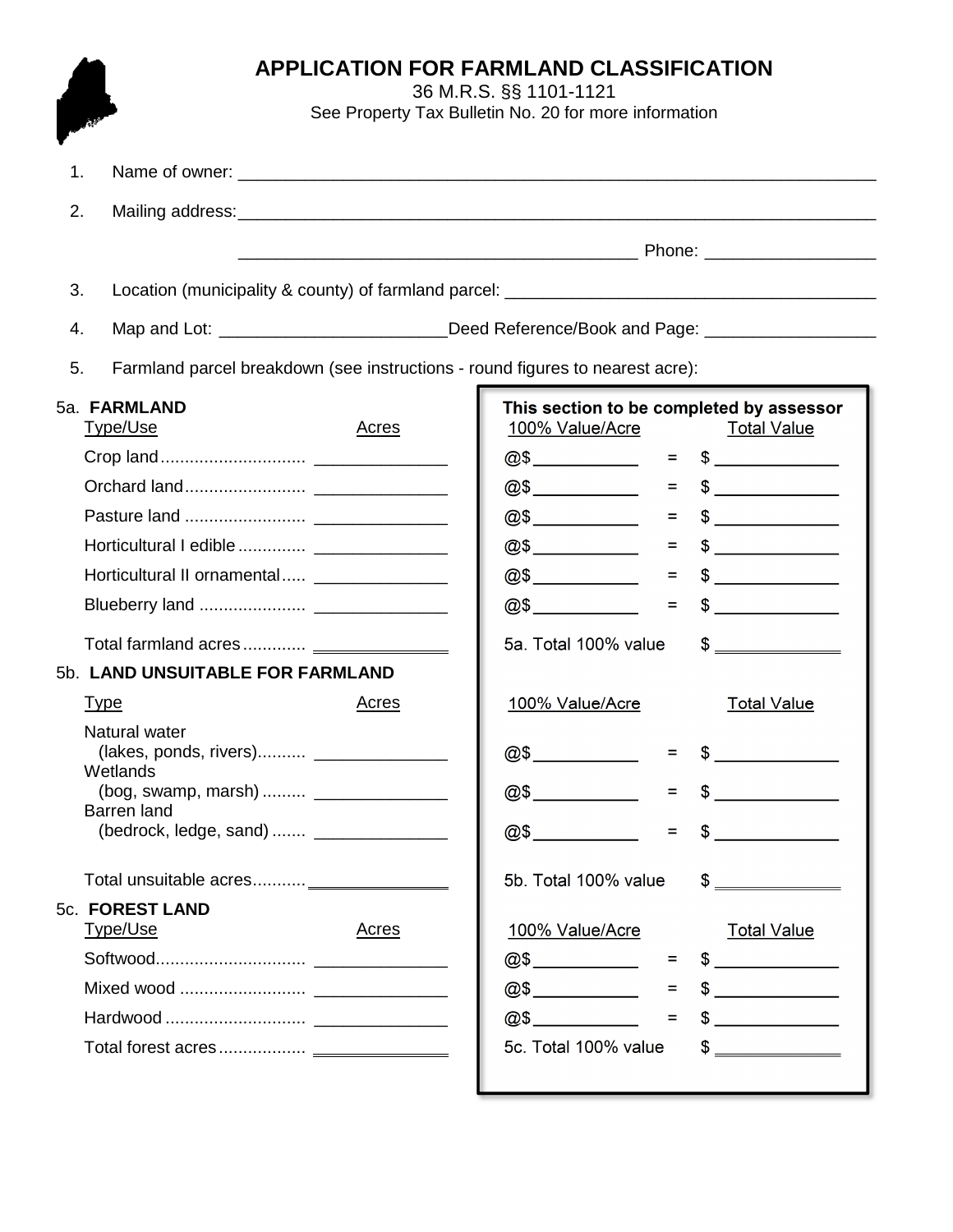| 5d. OTHER LAND<br><u>Type</u> | <b>Acres</b> | This section to be completed by assessor<br>100% Value/Acre Total Value |               |
|-------------------------------|--------------|-------------------------------------------------------------------------|---------------|
|                               |              | $@$$ $@$$ $=$ $$$ $$$                                                   |               |
|                               |              | @5                                                                      | $=$ \$        |
|                               |              | @5<br>$=$                                                               | $\frac{1}{2}$ |
|                               |              | @5<br>$=$ $-$                                                           | $\frac{1}{2}$ |
|                               |              | @5<br>$=$                                                               | $\frac{1}{2}$ |
|                               |              | 5d. Total 100% value                                                    | $\frac{1}{2}$ |
|                               |              | Total 5a-5d                                                             | $\frac{1}{2}$ |
|                               |              |                                                                         |               |
|                               |              | Assessed value of parcel \$                                             |               |

 6. Gross income from farming activities for each of the past five years. If you have no previous farming income, write "Provisional Classification" In the space below. Farming income does not include income from trees harvested for forest products.

| <b>YEAR</b> | <b>AMOUNT</b> | <b>SOURCE</b> |
|-------------|---------------|---------------|
|             |               |               |
|             |               |               |
|             |               |               |
|             |               |               |
|             |               |               |
|             |               |               |
|             |               |               |

 7. I hereby certify that the information on this application is correct to the best of my knowledge and belief that the land included meets the definition of farmland under 36 M.R.S. § 1102(4). I have received a copy of Property Tax Bulletin No. 20 and I am aware of the local farmland valuation rates and the penalty provision for withdrawal or change in use.

Owner(s): \_\_\_\_\_\_\_\_\_\_\_\_\_\_\_\_\_\_\_\_\_\_\_\_\_\_\_\_\_\_\_\_\_\_\_\_\_\_\_\_\_\_\_\_\_\_\_\_\_\_ Date: \_\_\_\_\_\_\_\_\_\_\_\_\_\_\_\_\_\_

## **The following attestation is to be completed by the assessor**

I hereby certify that the valuation of classified farmland has been assessed according to 36 M.R.S. § 1105 as of April 1, 20 \_\_\_\_.

Assessor: \_\_\_\_\_\_\_\_\_\_\_\_\_\_\_\_\_\_\_\_\_\_\_\_\_\_\_\_\_\_\_\_\_\_\_\_\_\_\_\_\_\_\_\_\_\_\_\_\_\_ Date: \_\_\_\_\_\_\_\_\_\_\_\_\_\_\_\_\_\_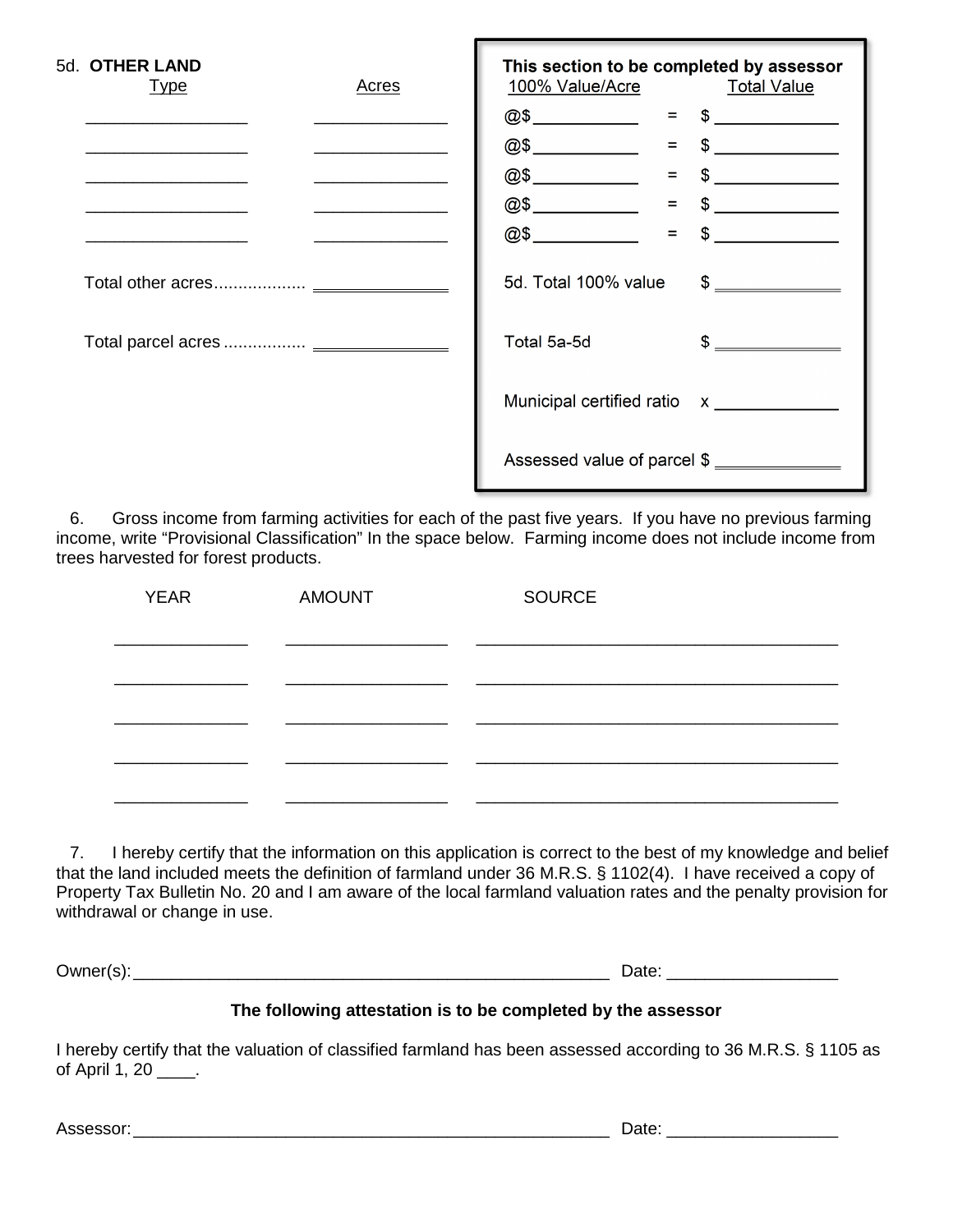## **GENERAL INSTRUCTIONS**

Owners must submit a signed application on or before April 1 of the year in which classification is requested. The application must list the acreage of each type of farmland as well as any land used for non-farm purposes.

**WHERE TO FILE**: Filing this application with your municipal assessor or with the State Tax Assessor if land is in the unorganized territory.

**APPLICATION**: A separate application must be filed for each farm parcel, defined as any tract or tracts of land, including woodland and wasteland, of at least five contiguous acres. If a parcel is located in more than one municipality, a separate application must be filed for each municipality covering the portion of the parcel located in that municipality.

**MAP**: The application **must include a map** of the parcel (sketched or drafted) showing the areas of different types of farmland and areas of other land as described in Section 5.

**Lines 1 & 2:** The name, address, and telephone number of the owner should appear on these lines. If there is more than one owner enter "Multiple Owners" on line 1 and attach a separate sheet listing the information for all owners.

**Line 3.** Enter the municipality and county where the farmland parcel is located. If the parcel is located in more than one municipality, file a separate application for each municipality.

**Line 4:** Maine Revenue Services prefers that you enter the description under which the property is carried in the assessment records or on the most recent tax bill. Where this description is not readily available, references to the recorded deed (for example Book 231, Page 16, Kennebec Registry) can be substituted.

**Line 5a:** Enter the total acreage of each farmland type in the parcel covered by this application. The statutory definition of the farmland types is as follows:

**CROP LAND:** Acreage within a farm parcel in tillage rotation, open land formerly cropped, and land in bush fruits.

**ORCHARD LAND:** Acreage within a farm parcel devoted to the cultivation of trees bearing edible fruit.

**PASTURE LAND:** Acreage within a farm parcel devoted to the production for forage plants used for animal production.

**HORTICULTURAL LAND:** Land engaged in production of vegetables, small fruits, flowers, and woody or herbaceous plants.

See "Guidelines for Farmland Parcel Breakdown" below for more information.

**Line 5b:** Enter the acreage of land unsuitable for farmland, split up into the categories listed. The values per acre for each of these categories must reflect the same 100% valuation per acre for the same categories in non-classified parcels within the jurisdiction.

**Line 5c:** The value of forest land is the 100% valuation per acre established annually for the Tree Growth Tax Law. See MRS Rule 202 for forest land valuation.

**Line 5d:** Enter the acreage of other land not used for farmland. This does not include land unsuitable for farmland, which should be included on line 5b. Use categories include but are not limited to home, camp or building (structural) sites, camping (nonstructural) areas, roads, water storage areas, power lines, pipelines, and railroads. Include on this line any areas you wish to exclude from farmland classification. The 100% value per acre for the land in this category must be the same valuation used for identical land in non-classified parcels in the municipality.